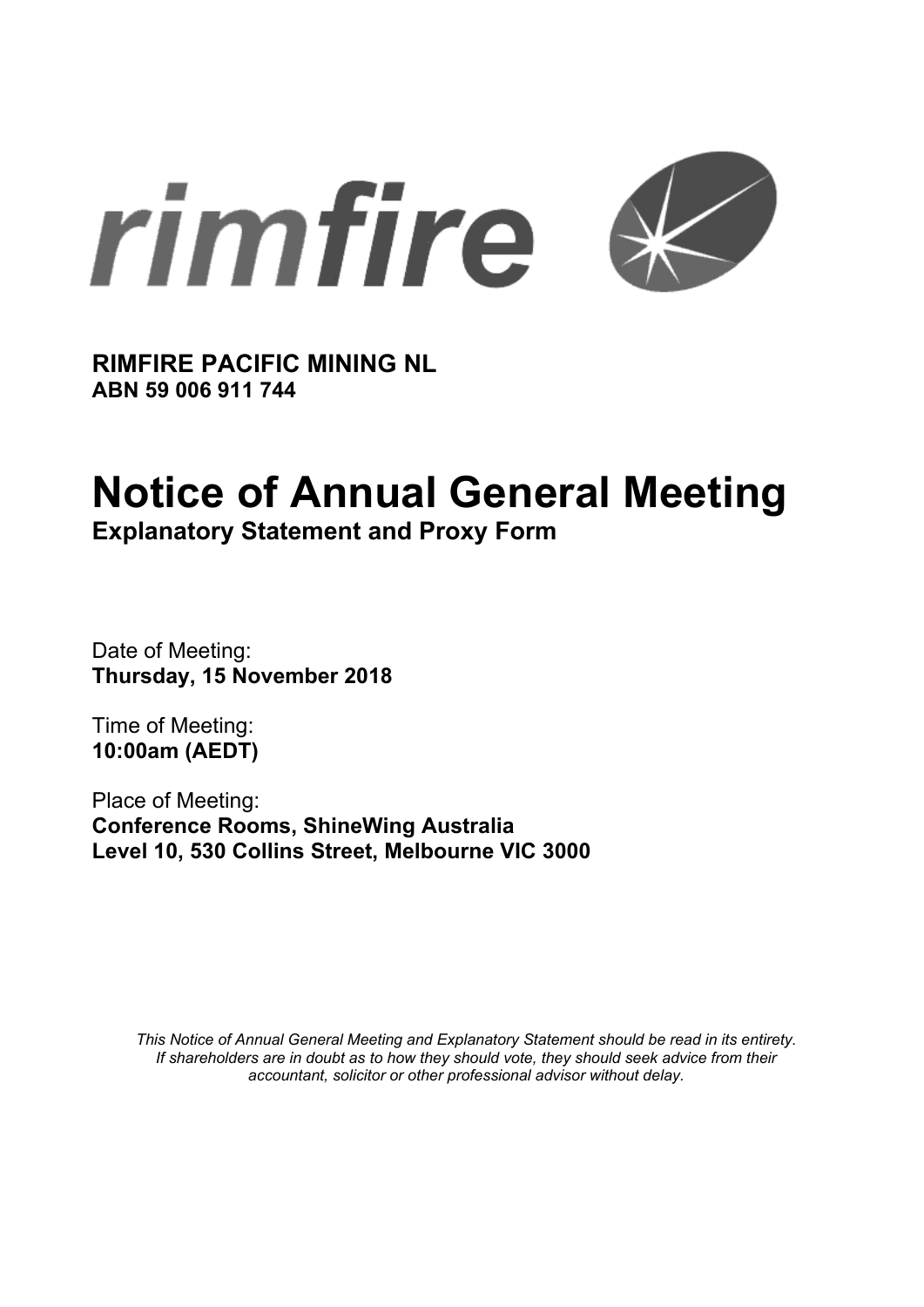# **RIMFIRE PACIFIC MINING NL**

**ABN 59 006 911 744** 

**Registered office: Suite 411, 530 Little Collins Street, Melbourne, Victoria, 3000** 

### **NOTICE OF ANNUAL GENERAL MEETING**

**Notice is given that the Annual General Meeting of Members of Rimfire Pacific Mining NL (the "Company") will be held at the Conference Rooms, ShineWing Australia, Level 10, 530 Collins Street, Melbourne VIC 3000 at 10:00am (AEDT) on Thursday, 15 November 2018.** 

# **AGENDA**

The Explanatory Statement and proxy form which accompany and form part of this Notice, include defined terms and describe in more detail the matters to be considered. Please consider this Notice, the Explanatory Statement and the proxy form in their entirety.

#### **ORDINARY BUSINESS**

#### **Receipt and consideration of Accounts & Reports**

To receive and consider the financial report of the Company and the related reports of the Directors (including the Remuneration Report) and auditors for the year ended 30 June 2018.

*Note: Except for as set out in Resolution 1, there is no requirement for shareholders to approve these reports. Accordingly no resolution will be put to shareholders on this item of business.* 

#### **Resolution 1: Adoption of Remuneration Report**

To consider and, if thought fit, to pass the following resolution as an ordinary resolution:

*"That for the purpose of section 250R(2) of the Corporations Act 2001 and for all other purposes, the Remuneration Report (included in the Directors' report) for the financial year ended 30 June 2018 be adopted."* 

#### **Resolution 2: Re-election of Mr Ian McCubbing as a Director of the Company**

To consider and, if thought fit, pass the following resolution as an ordinary resolution:

*"That Mr Ian McCubbing, who retires by rotation pursuant to the Constitution of the Company and, being eligible, offers himself for re-election, be re-elected as a Director of the Company."* 

#### **Resolution 3: Approval to Issue Rights Issue Shortfall Shares and Options to a Director – Mr Ian McCubbing**

To consider and, if thought fit, pass the following resolution as an ordinary resolution:

*"That, for the purposes of ASX Listing Rule 10.11 and for all other purposes, shareholders approve and authorise the Company to issue up to a total of 4,338,000 Rights Issue Shortfall Shares (New Shares) and up to a total of 4,338,000 free attaching Rights Issue Shortfall Options (New Options) to Mr Ian McCubbing (or his nominee) on the terms set out in the Explanatory Statement."* 

#### **Resolution 4: Approval to Issue Rights Issue Shortfall Shares and Options to a Director – Mr Andrew Greville**

To consider and, if thought fit, pass the following resolution as an ordinary resolution:

*"That, for the purposes of ASX Listing Rule 10.11 and for all other purposes, shareholders approve and authorise the Company to issue up to a total of 1,000,000 Rights Issue Shortfall Shares (New Shares) and up to a total of 1,000,000 free attaching Rights Issue Shortfall Options (New Options) to Mr Andrew Greville (or his nominee) on the terms set out in the Explanatory Statement."*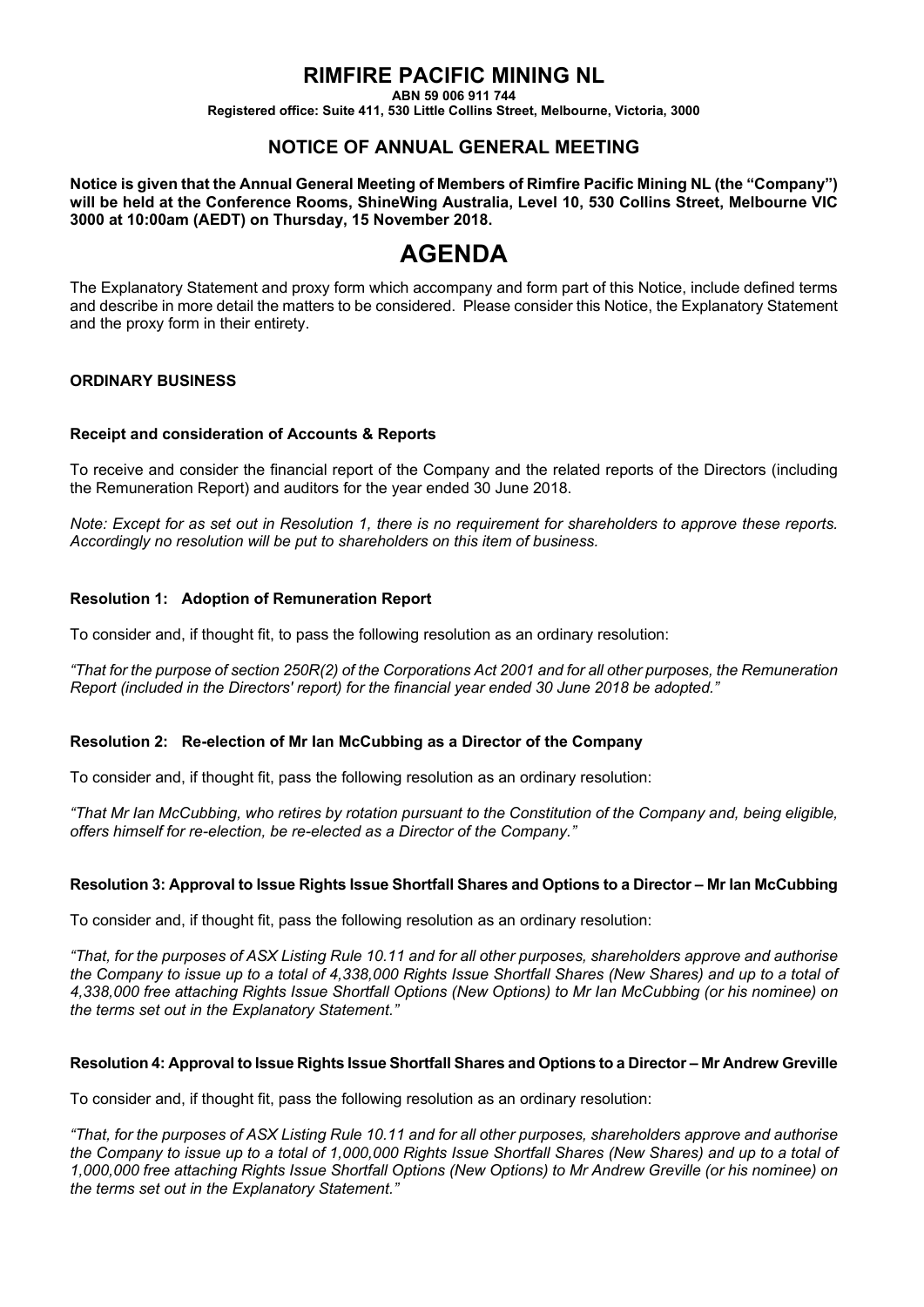#### **SPECIAL BUSINESS**

#### **Resolution 5: Approval of 10% Placement Facility**

To consider and, if thought fit, pass the following resolution as a special resolution:

*"That, pursuant to and in accordance with Listing Rule 7.1A and for all other purposes, Shareholders approve the issue of Equity Securities up to 10% of the issued capital of the Company (at the time of the issue) calculated*  in accordance with the formula prescribed in Listing Rule 7.1A.2 and on the terms and conditions in the *Explanatory Statement."*

**BY ORDER OF THE BOARD** 

uffleyd

**Melanie Leydin Company Secretary** Dated: 10 October 2018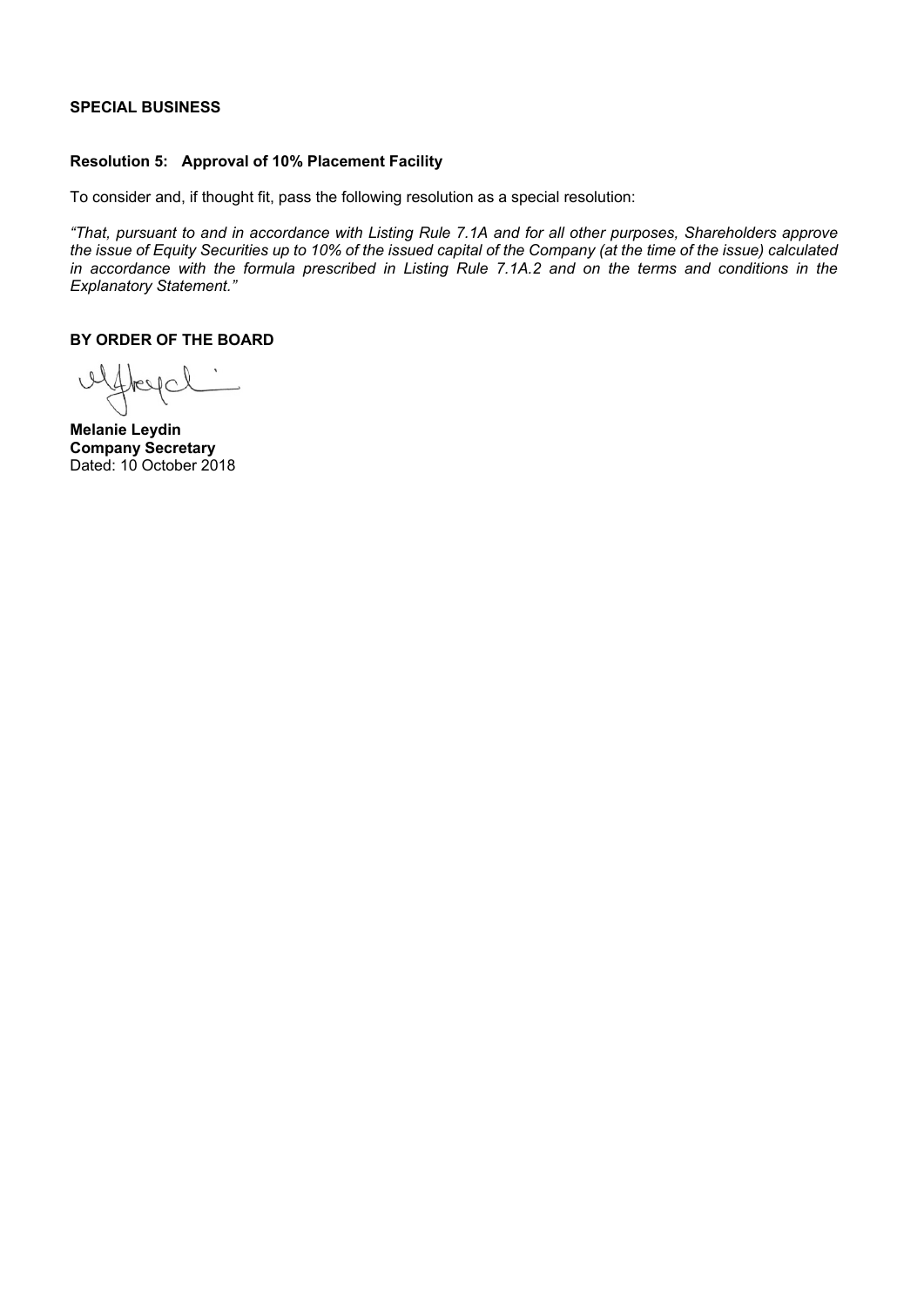#### **Notes**

- **1. Entire Notice:** The details of the resolutions contained in the Explanatory Notes accompanying this Notice of Meeting should be read together with, and form part of, this Notice of Meeting.
- **2. Record Date:** The Company has determined that for the purposes of the Annual General Meeting, shares will be taken to be held by the persons who are registered as holding the shares at 7.00pm, 48 hours before the date of the Annual General Meeting. Only those persons will be entitled to vote at the Annual General Meeting and transfers registered after that time will be disregarded in determining entitlements to attend and vote at the Annual General Meeting.

#### **3. Proxies**

- a. Votes at the Annual General Meeting may be given personally or by proxy, attorney or representative.
- b. Each shareholder has a right to appoint one or two proxies.
- c. A proxy need not be a shareholder of the Company.
- d. If a shareholder is a company it must execute under its common seal or otherwise in accordance with its constitution or the Corporations Act
- e. Where a shareholder is entitled to cast two or more votes, the shareholder may appoint two proxies and may specify the proportion of number of votes each proxy is appointed to exercise.
- f. If a shareholder appoints two proxies, and the appointment does not specify the proportion or number of the shareholder's votes, each proxy may exercise half of the votes. If a shareholder appoints two proxies, neither proxy may vote on a show of hands.
- g. A proxy must be signed by the shareholder or his or her attorney who has not received any notice of revocation of the authority. Proxies given by corporations must be signed in accordance with corporation's constitution and Corporations Act.
- h. To be effective, proxy forms must be received by the Company's share registry (Computershare Investor Services Pty Limited) no later than 48 hours before the commencement of the Annual General Meeting, this is no later than 10:00am (AEDT) Melbourne time on 13 November 2018. Any proxy received after that time will not be valid for the scheduled meeting.
	- i. By post to Computershare Investor Services Pty Limited, GPO Box 242, Melbourne Victoria 3001
	- ii. In person to Computershare Investor Services Pty Limited, 'Yarra Falls', 452 Johnston Street, Abbotsford Victoria 3067
	- iii. By fax to 1800 783 447 (within Australia) or +61 9473 2555 (outside Australia)
	- iv. Online by going to www.investorvote.com.au or by scanning the QR code found on the enclosed proxy form with your mobile device
	- v. For Intermediary Online subscribers only (custodians) please visit www.intermediaryonline.com to submit your voting intentions

#### **4. Corporate Representative**

Any corporate shareholder who has appointed a person to act as its corporate representative at the Meeting should provide that person with a certificate or letter executed in accordance with the Corporations Act authorising him or her to act as that company's representative. The authority may be sent to the Company and/or registry in advance of the Meeting or handed in at the Meeting when registering as a corporate representative.

#### **5. Voting Exclusion Statement:**

#### **Resolution 1**

The Company will disregard any votes cast on this resolution (in any capacity) by or on behalf of a member of the Key Management Personnel (being those persons described as such in the Remuneration Report) or a closely related party of such a member unless the vote cast as proxy for a person entitled to vote:

- (a) in accordance with a direction on the proxy form; or
- (b) by the Chairman of the meeting as proxy for a person entitled to vote and the Chairman has received express authority to vote undirected proxies as the Chairman sees fit.

Accordingly, if you intend to appoint a member of Key Management Personnel as your proxy, please ensure that you direct them how to vote. If you intend to appoint the Chairman of the meeting as your proxy, you can direct him to vote by marking the box for Resolution 1. By marking the Chairman's box on the proxy form you acknowledge that the Chairman of the meeting will vote in favour of this item of business as your proxy. The Chairman will vote undirected proxies in favour of Resolution 1.

#### **Resolution 2**

There are no voting exclusions on this resolution.

#### **Resolution 3**

The Company will disregard any votes cast in favour on this resolution by Mr Ian McCubbing and any associates of Mr McCubbing.

However, the Company need not disregard a vote if it is cast by a person as a proxy for a person who is entitled to vote, in accordance with the directions on the proxy form; or it is cast by the person chairing the meeting as proxy for a person who is entitled to vote, in accordance with a direction on the proxy form to vote as the proxy decides.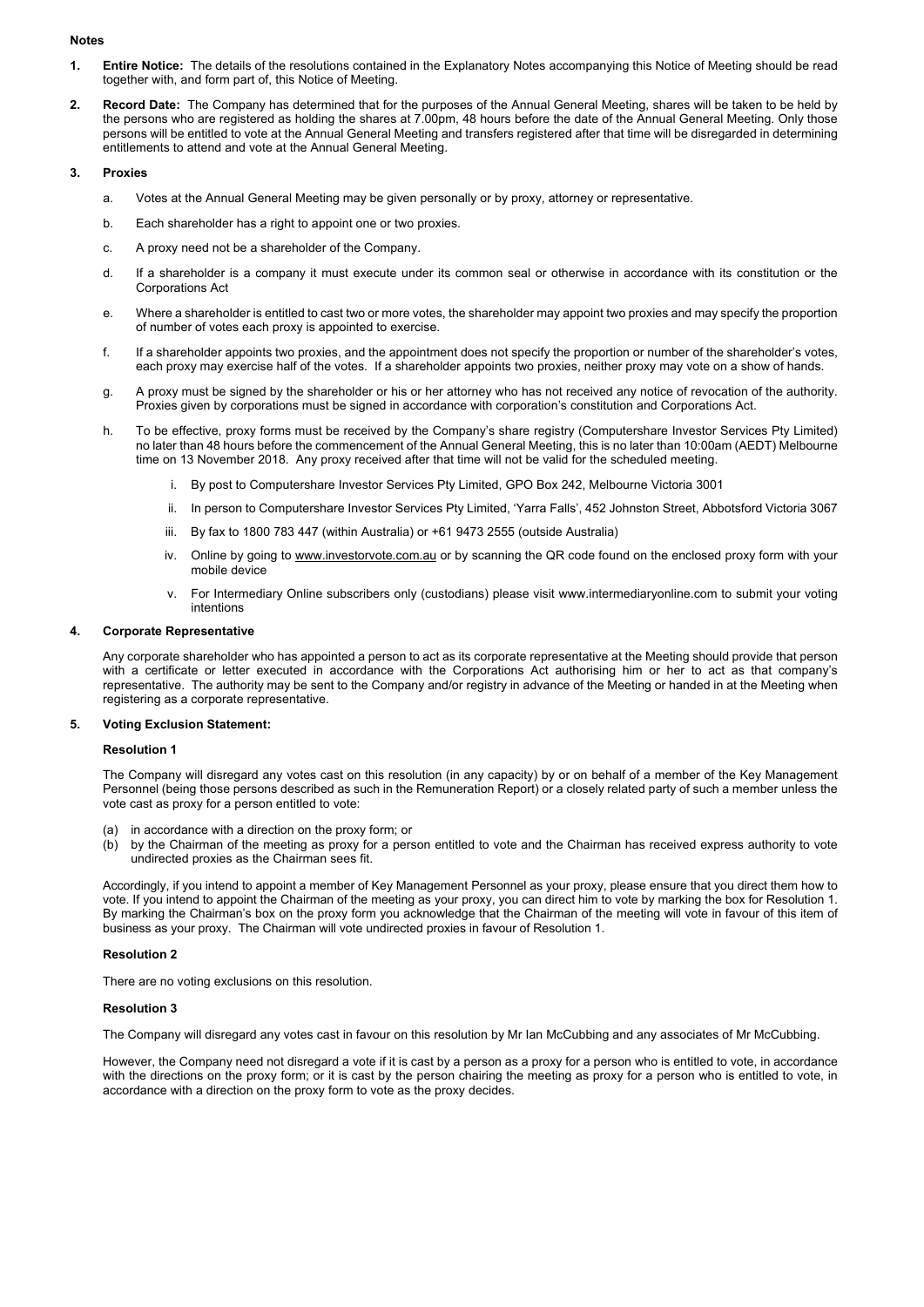#### **Resolution 4**

The Company will disregard any votes cast in favour on this resolution by Mr Andrew Greville and any associates of Mr Greville.

However, the Company need not disregard a vote if it is cast by a person as a proxy for a person who is entitled to vote, in accordance with the directions on the proxy form; or it is cast by the person chairing the meeting as proxy for a person who is entitled to vote, in accordance with a direction on the proxy form to vote as the proxy decides.

#### **Resolution 5**

The Company will disregard any votes cast in favour on Resolution 5 by any person who is expected to participate in the proposed issue or any person who will obtain a material benefit as a result of the proposed issue, except a benefit solely in the capacity of a holder of ordinary shares, and any associate of such person.

#### **6. Enquiries**

Shareholders are invited to contact the Company Secretary, Melanie Leydin on (03) 9620 5866 if they have any queries in respect of the matters set out in these documents.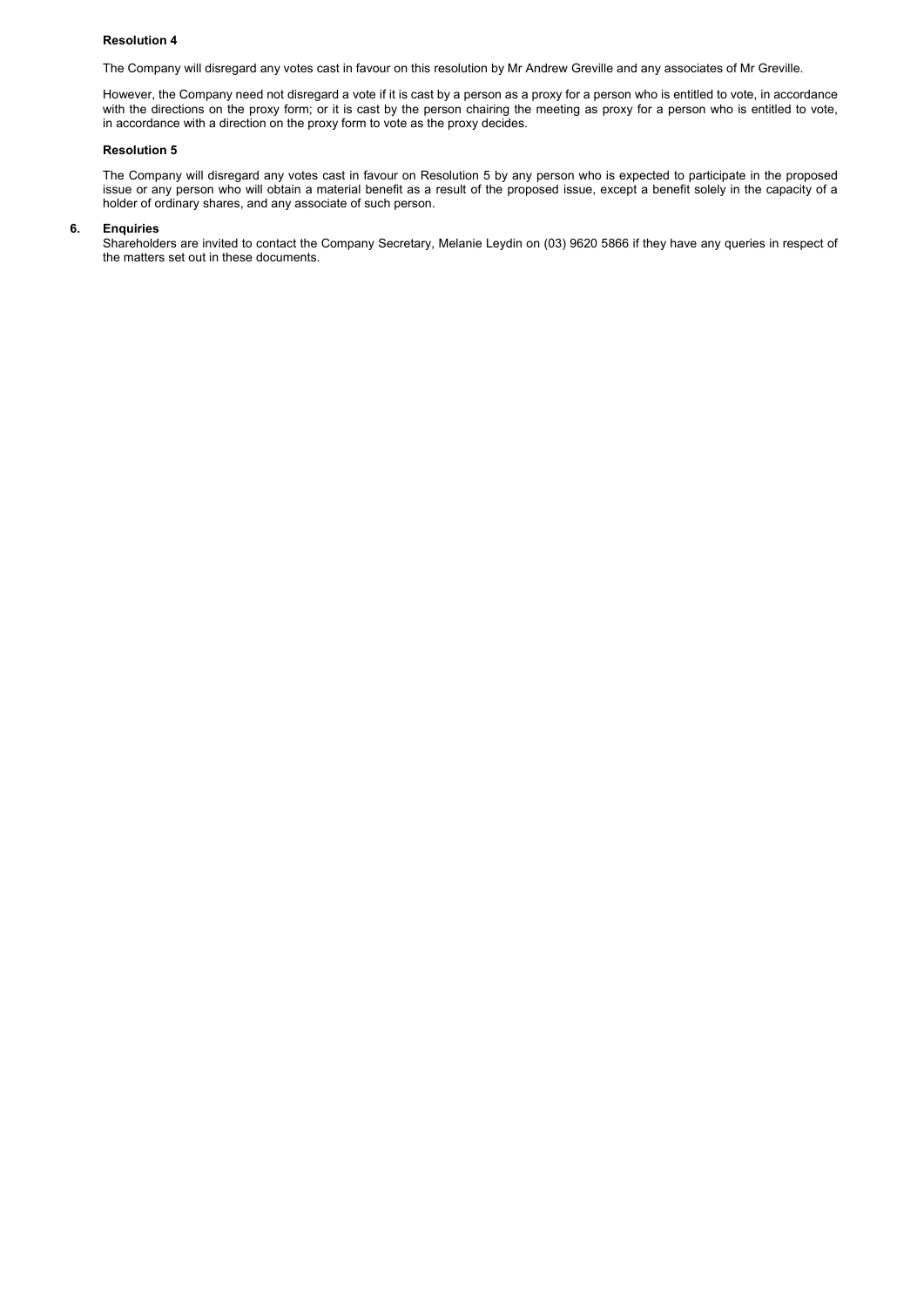## **EXPLANATORY STATEMENT**

#### **Receipt and consideration of Accounts & Reports**

A copy of the Annual Report for the financial year ending 30 June 2018 (which incorporates the Company's financial report, reports of the Directors (including the Remuneration Report) and the auditors) is not enclosed as there is no longer a requirement for the Company to incur the printing and distribution costs associated with doing so for all shareholders. You may obtain a copy free of charge in hard copy form by contacting the Company by phone at (03) 9620 5866, and you may request that this occurs on a standing basis for future years. Alternatively you may access the Annual Report at the Company's website: www.rimfire.com.au or via the Company's announcement platform on ASX. Except as set out in Resolution 1, no resolution is required on these reports.

#### **Resolution 1: Adoption of Remuneration Report**

#### *Background*

Section 250R(2) of the Corporations Act requires that a resolution to adopt the Remuneration Report must be put to the vote at the Annual General Meeting. The vote on this Resolution is advisory only and does not bind the Directors or the Company.

The Remuneration Report is set out in the Directors' Report in the Company's 2018 Annual Report. The Remuneration Report sets out the Company's remuneration arrangements for the Directors and senior management of the Company.

In accordance with Section 250SA of the Corporations Act 2001, Shareholders will be provided with a reasonable opportunity to ask questions concerning, or make comments on, the Remuneration Report at the Annual General Meeting.

The Corporations Act requires the Company to put a resolution to Shareholders that in accordance with Division 9 of Part 2G.2 of the Corporations Act, if twenty five (25%) per cent or more of votes that are cast are voted against the adoption of the Remuneration Report at two consecutive Annual General Meetings, Shareholders will be required to vote at the second of those Annual General Meetings on a resolution (a "spill resolution") that another meeting be held within 90 days at which all of the Company's Directors (other than the Managing Director) must go up for re-election.

It is noted that at the Company's last Annual General Meeting, the votes cast against the Remuneration Report represented less than twenty five (25%) per cent of the total votes cast and accordingly, a spill resolution will not under any circumstances be required for the Annual General Meeting.

The Directors will consider the outcome of the vote and comments made by Shareholders on the Remuneration Report at the Meeting when reviewing the Company's remuneration policies.

#### *Board Recommendation*

Noting that each Director has a personal interest in their own remuneration from the Company (as such interests are described in the Remuneration Report) and, as described in the voting exclusions on this resolution (set out in the Notice of AGM), that each Director (or any Closely Related Party of a Director) is excluded from voting their shares on this resolution, the Board encourage all eligible shareholders to cast their votes in favour of Resolution 1. The Chairman of the meeting intends to vote undirected proxies in favour of Resolution 1.

#### *Voting Exclusions*

The Company will disregard any votes cast on this resolution (in any capacity) by or on behalf of a member of the Key Management Personnel (being those persons described as such in the Remuneration Report) or a closely related party of such a member unless the vote cast as proxy for a person entitled to vote in accordance with a direction on the proxy form.

Any undirected proxies held by Directors or other Key Management Personnel or their closely related parties for the purposes of Resolution 1 (excluding the Chairman) will not be voted on Resolution 1. Accordingly, if you intend to appoint a member of Key Management Personnel as your proxy, please ensure that you direct them how to vote. If you intend to appoint the Chairman of the meeting as your proxy, you can direct him to vote by marking the box for Resolution 1. By marking the Chairman's box on the proxy form you acknowledge that the Chairman of the meeting will vote in favour of this item of business as your proxy.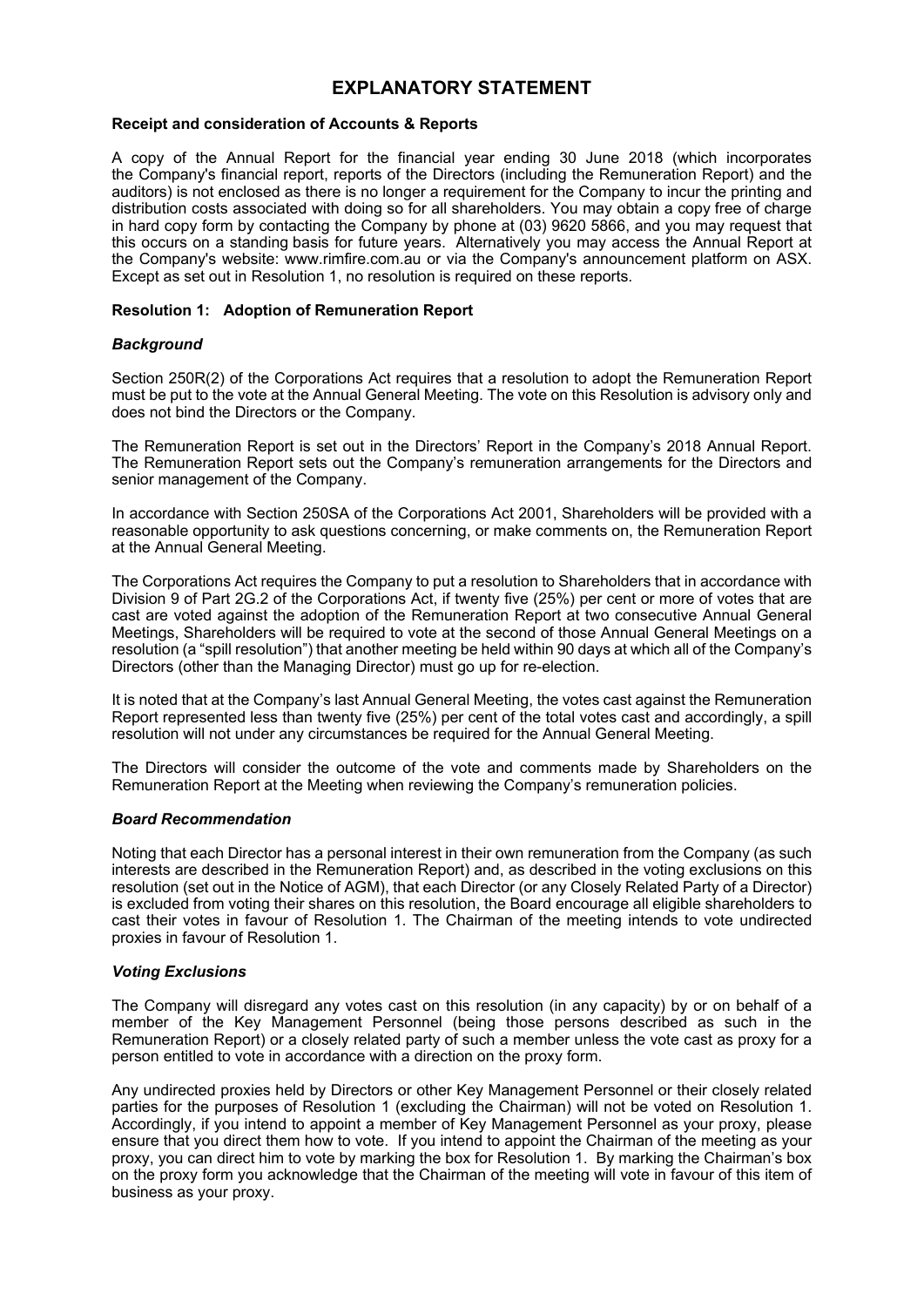#### **Resolution 2: Re-election of Mr Ian McCubbing as a Director of the Company**

#### *Background*

The Constitution of the Company requires that at every Annual General Meeting, one-third or the next highest number nearest one-third of the Directors, shall retire from office and provides that such Directors are eligible for re-election at the meeting. Mr Ian McCubbing retires by rotation and, being eligible, offers himself for re-election.

| lan McCubbing<br><b>Non-Executive Chairman</b> | Bachelor of Commerce (Hons) (UWA), MBA(AGSM), CA, GAICD                                                                                                                                                                                                                                                                                                |
|------------------------------------------------|--------------------------------------------------------------------------------------------------------------------------------------------------------------------------------------------------------------------------------------------------------------------------------------------------------------------------------------------------------|
| <b>Experience and</b><br><b>Expertise</b>      | Appointed Director and Chairman of the Board in July 2016 and possesses<br>a strong commercial background in the resources industry.                                                                                                                                                                                                                   |
|                                                | He has over 30 years' experience as a Chartered Accountant with industrial<br>and mining companies, principally in the areas of corporate finance and<br>mergers and acquisition. He holds a Bachelor of Commerce (Honours) from<br>UWA and Executive MBA from the AGSM, and is a graduate member of the<br>Australian Institute of Company Directors. |
|                                                | Mr McCubbing is currently a Non-Executive Director of four other ASX listed<br>resources related companies and previously been a director and CFO of<br>ASX 200 listed mining companies.                                                                                                                                                               |
| <b>Other Current</b><br><b>Directorships</b>   | Avenira Ltd (Non-Executive Director since 2012), Swick Mining Services Ltd<br>(Non-Executive Director since 2010), Symbol Mining Ltd (Non-Executive<br>Director since 2018) and Sun Resources NL (Chairman since 2016).                                                                                                                                |
| <b>Former Directorships</b><br>in Last 3 Years | Kasbah Resources Ltd (Non-Executive Director from 2011 to 2016).                                                                                                                                                                                                                                                                                       |
| <b>Special</b><br><b>Responsibilities</b>      | Chairman of the Board                                                                                                                                                                                                                                                                                                                                  |
|                                                | Member of the Audit Committee.<br>Member of Remuneration and Nomination Committee.                                                                                                                                                                                                                                                                     |
| <b>Interests in Shares</b><br>(30 June 2018)   | 2,574,285                                                                                                                                                                                                                                                                                                                                              |

#### *Board Recommendation*

The Board (with Mr McCubbing abstaining), recommends that shareholders vote in favour of the re-election of Mr McCubbing. The Chairman of the meeting intends to vote undirected proxies in favour of Mr McCubbing's re-election.

#### *Voting Exclusions*

There are no voting exclusions on this resolution.

#### **Resolution 3: Approval to Issue Rights Issue Shortfall Shares and Options to a Director – Mr Ian McCubbing**

#### *Background*

On 4 October 2018, the Company announced its non-renounceable 1 for 4 Rights Issue at \$0.009 (0.9 cents) per new Share, with 1 free attaching new option for every 1 new Share subscribed for and issued exercisable at \$0.022 (2.2 cents) on or before 1 May 2020 (**Offer**), to raise approximately \$2.1 million before costs.

Mr Ian McCubbing is a current Director of the Company. Mr McCubbing (or his nominee) wishes to participate in the Rights Issue Shortfall (if applicable) and subscribe for up to a total of 4,338,000 New Shares at an issue price of \$0.009 (0.9 cents) per Share and up to a total of 4,338,000 New Options.

Listing Rule 10.11 provides that the Company, as an ASX listed entity, must not issue equity securities to a related party without Shareholder approval.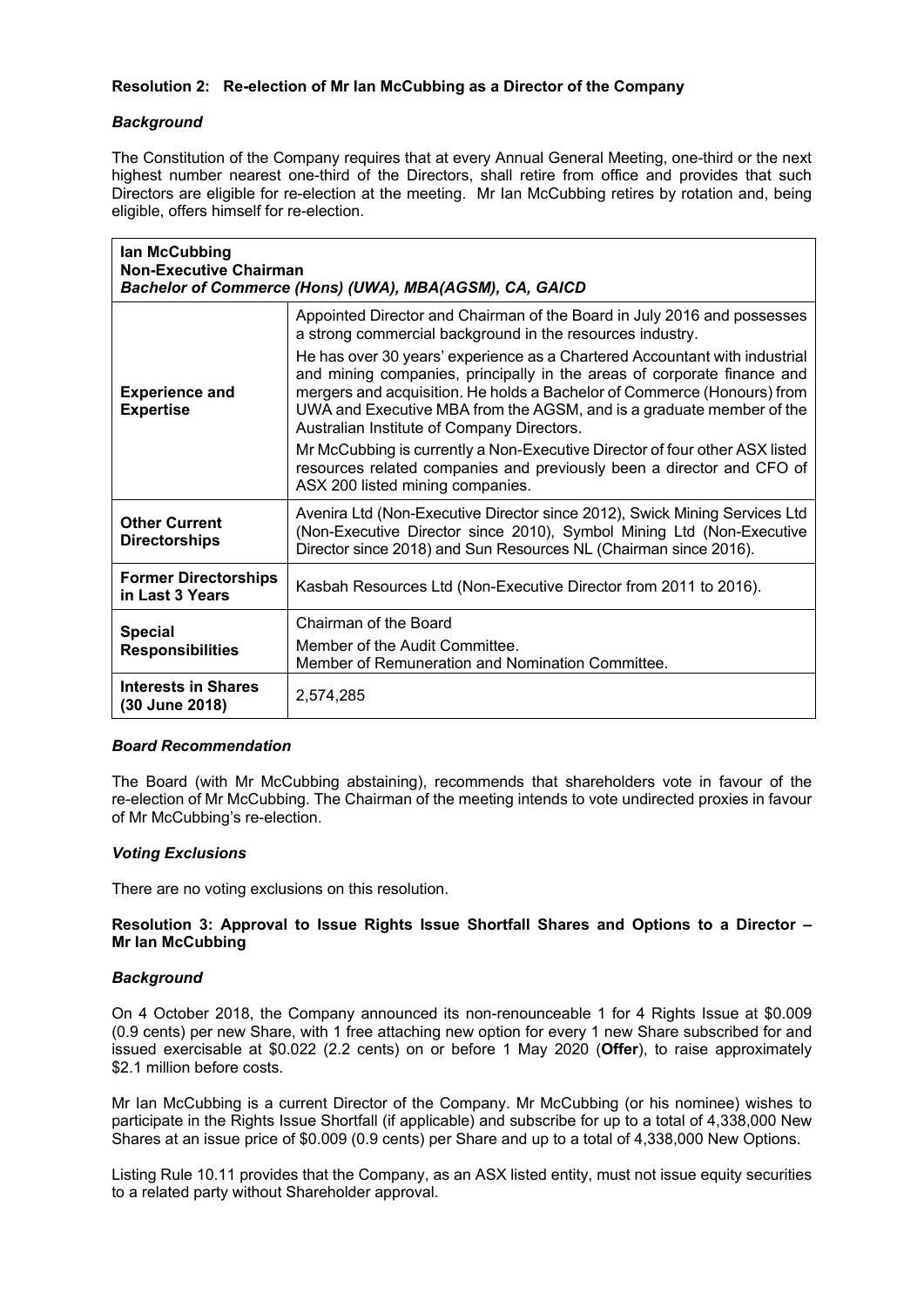Chapter 2E of the Corporations Act prohibits the Company from giving a financial benefit to a related party of the Company unless either:

- (a) the giving of the financial benefit falls within one of the nominated exceptions to the provisions; or
- (b) Shareholder approval is obtained prior to the giving of the financial benefit.

A "related party" for the purposes of the Corporations Act and the Listing Rules includes a director of a public company, a person that was a related party in the previous 6 months and a person whom there is reasonable grounds to believe will become a "related party" of a public company in the future. Given that Mr McCubbing is a current Director of the Board, he is a "related party" of the Company for the purpose of the Corporations Act and the Listing Rules.

For the purposes of Chapter 2E of the Corporations Act, the issue of securities to Mr McCubbing (or his nominee) constitutes the giving of a financial benefit to a related party.

The Board believes that the issue of these New Shares and New Options to Mr McCubbing (or his nominee) falls within the "arm's length terms" exception set out in section 210 of the Corporations Act, as Mr McCubbing is proposing to participate in the Offer on the same terms offered to all other non-related investors who will be invited by the Company to subscribe for Shares under the Prospectus.

Accordingly, specific Shareholder approval for the issue of these New Shares and New Options to Mr McCubbing (or his nominee) is only required under Listing Rule 10.11. Furthermore, if approval is given for the purposes of Listing Rule 10.11, Shareholder approval is not required under Listing Rule 7.1, as the Company relies on Listing Rule 7.2 (exception 14).

#### **ASX Listing Rules**

ASX Listing Rule 10.11 provides, in summary, that a listed company must not, subject to specified exceptions, issue equity securities to any of the following without the approval of holders of ordinary securities:

- (i) a related party; or
- (ii) a person whose relationship with the entity or a related party is, in ASX's opinion, such that approval should be obtained.

As Mr McCubbing is a current Director of the Company, Mr McCubbing is deemed by ASX to be a person within the meaning of paragraph (i) above.

ASX Listing Rule 10.13 requires that the following information be provided to Shareholders for the purposes of obtaining Shareholder approval pursuant to ASX Listing Rule 10.11 for Resolution 3:

- (a) the New Shares and New Options will be issued to Mr Ian McCubbing (or his nominee);
- (b) the maximum number of New Shares and New Options to be issued to Mr Ian McCubbing (or his nominee) is 4,338,000 New Shares and 4,338,000 New Options, respectively;
- (c) the New Shares and New Options will be issued not later than one month after the date of the Annual General Meeting (or such later date as permitted by any ASX waiver or modification of the ASX Listing Rules) and it is intended that allotment will occur on one date;
- (d) the New Shares will be issued at an issue price of \$0.009 (0.9 cents) per Share. No consideration will be paid for the issue of the New Options as they are free attaching.
- (e) The New Shares will rank equally in all respects with the existing Shares on issue in the Company, and the New Options will be issued on the terms and conditions set out in Schedule 1 to this Explanatory Statement; and
- (f) the funds raised will be used to continue its work programs at Fifield and for general working capital purposes.

#### *Directors Recommendations*

The Board (with Mr McCubbing abstaining) recommends that Shareholders vote in favour of Resolution 3.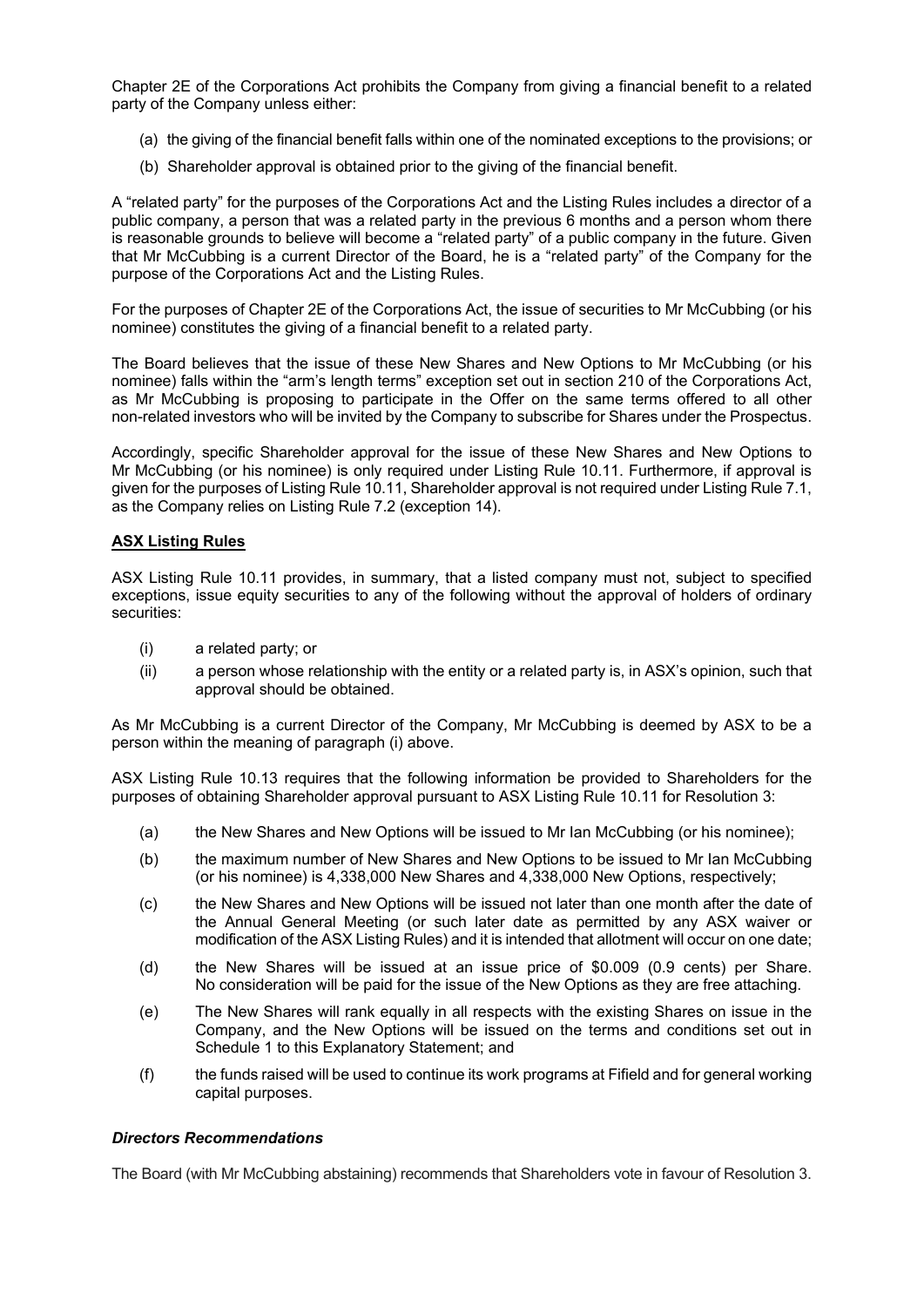#### *Voting Exclusions*

The Company will disregard any votes cast in favour on this resolution by Mr McCubbing and any associates of Mr McCubbing.

However, the Company need not disregard a vote if it is cast by a person as a proxy for a person who is entitled to vote, in accordance with the directions on the proxy form; or it is cast by the person chairing the meeting as proxy for a person who is entitled to vote, in accordance with a direction on the proxy form to vote as the proxy decides.

#### **Resolution 4: Approval to Issue Rights Issue Shortfall Shares and Options to a Director – Mr Andrew Greville**

#### *Background*

On 4 October 2018, the Company announced its non-renounceable 1 for 4 Rights Issue at \$0.009 (0.9 cents) per new Share, with 1 free attaching new option for every 1 new Share subscribed for and issued exercisable at \$0.022 (2.2 cents) on or before 1 May 2020 (**Offer**), to raise approximately \$2.1 million before costs.

Mr Andrew Greville is a current Director of the Company. Mr Greville (or his nominee) wishes to participate in the Rights Issue Shortfall (if applicable) and subscribe for up to a total of 1,000,000 New Shares at an issue price of \$0.009 (0.9 cents) per Share and up to a total of 1,000,000 New Options.

Listing Rule 10.11 provides that the Company, as an ASX listed entity, must not issue equity securities to a related party without Shareholder approval.

Chapter 2E of the Corporations Act prohibits the Company from giving a financial benefit to a related party of the Company unless either:

- (a) the giving of the financial benefit falls within one of the nominated exceptions to the provisions; or
- (b) Shareholder approval is obtained prior to the giving of the financial benefit.

A "related party" for the purposes of the Corporations Act and the Listing Rules includes a director of a public company, a person that was a related party in the previous 6 months and a person whom there is reasonable grounds to believe will become a "related party" of a public company in the future. Given that Mr Greville is a current Director of the Board, he is a "related party" of the Company for the purpose of the Corporations Act and the Listing Rules.

For the purposes of Chapter 2E of the Corporations Act, the issue of securities to Mr Greville (or his nominee) constitutes the giving of a financial benefit to a related party.

The Board believes that the issue of these New Shares and New Options to Mr Greville (or his nominee) falls within the "arm's length terms" exception set out in section 210 of the Corporations Act, as Mr Greville is proposing to participate in the Offer on the same terms offered to all other non-related investors who will be invited by the Company to subscribe for Shares under the Prospectus.

Accordingly, specific Shareholder approval for the issue of these New Shares and New Options to Mr Greville (or his nominee) is only required under Listing Rule 10.11. Furthermore, if approval is given for the purposes of Listing Rule 10.11, Shareholder approval is not required under Listing Rule 7.1, as the Company relies on Listing Rule 7.2 (exception 14).

#### **ASX Listing Rules**

ASX Listing Rule 10.11 provides, in summary, that a listed company must not, subject to specified exceptions, issue equity securities to any of the following without the approval of holders of ordinary securities:

- (i) a related party; or
- (ii) a person whose relationship with the entity or a related party is, in ASX's opinion, such that approval should be obtained.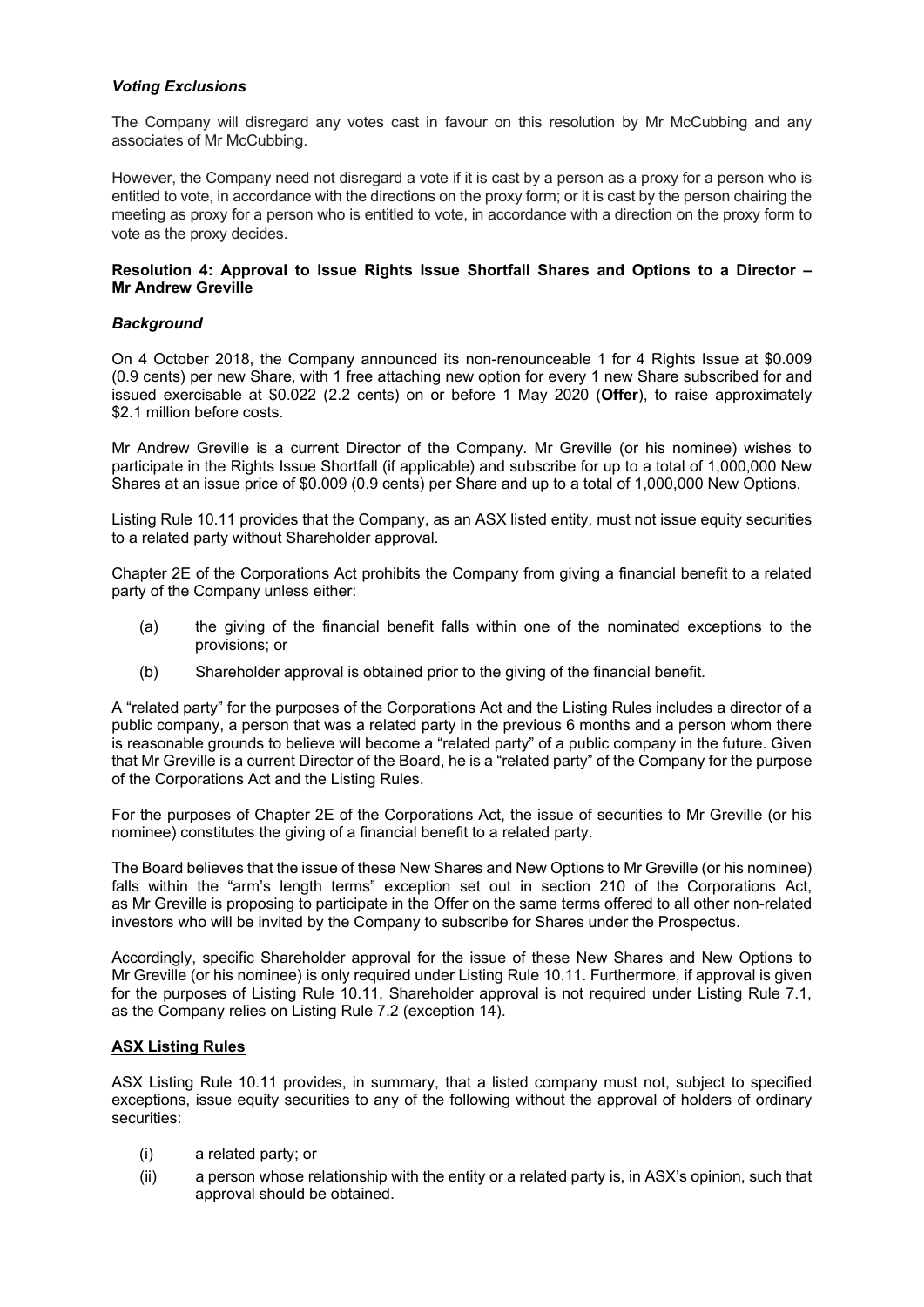As Mr Greville is a current Director of the Company, Mr Greville is deemed by ASX to be a person within the meaning of paragraph (i) above.

ASX Listing Rule 10.13 requires that the following information be provided to Shareholders for the purposes of obtaining Shareholder approval pursuant to ASX Listing Rule 10.11 for Resolution 4:

- (a) the New Shares and New Options will be issued to Mr Andrew Greville (or his nominee);
- (b) the maximum number of New Shares and New Options to be issued to Mr Andrew Greville (or his nominee) is 1,000,000 New Shares and 1,000,000 New Options, respectively;
- (c) the New Shares and New Options will be issued not later than one month after the date of the Annual General Meeting (or such later date as permitted by any ASX waiver or modification of the ASX Listing Rules) and it is intended that allotment will occur on one date;
- (d) the New Shares will be issued at an issue price of \$0.009 (0.9 cents) per Share. No consideration will be paid for the issue of the New Options as they are free attaching.
- (e) the New Shares will rank equally in all respects with the existing Shares on issue in the Company, and the New Options will be issued on the terms and conditions set out in Schedule 1 to this Explanatory Statement; and
- (f) the funds raised will be used to continue its work programs at Fifield and for general working capital purposes.

#### *Directors Recommendations*

The Board (with Mr Greville abstaining) recommends that Shareholders vote in favour of Resolution 4.

#### *Voting Exclusions*

The Company will disregard any votes cast in favour on this resolution by Mr Greville and any associates of Mr Greville.

However, the Company need not disregard a vote if it is cast by a person as a proxy for a person who is entitled to vote, in accordance with the directions on the proxy form; or it is cast by the person chairing the meeting as proxy for a person who is entitled to vote, in accordance with a direction on the proxy form to vote as the proxy decides.

#### **Resolution 5: Approval of 10% Placement Facility**

#### *Background*

Listing Rule 7.1A enables eligible entities to issue Equity Securities up to 10% of its issued share capital through placements over a 12 month period after the Annual General Meeting ("**10% Placement Facility**"). The 10% Placement Facility is in addition to the Company's 15% placement capacity under Listing Rule 7.1.

An eligible entity for the purposes of Listing Rule 7.1A is an entity that is not included in the S&P/ASX 300 Index and has a market capitalisation of \$300 million or less. The Company is an eligible entity.

The Company is seeking shareholder approval by way of a special resolution to have the ability, if required, to issue Equity Securities under the 10% Placement Facility. The effect of Resolution 5 will be to allow the Directors to issue Equity Securities under Listing Rule 7.1A during the 10% Placement Period without using the Company's 15% placement capacity under Listing Rule 7.1.

If Shareholders approve Resolution 5, the number of Equity Securities permitted to be issued under the 10% Placement Facility will be determined in accordance with the formula prescribed in Listing Rule 7.1A.2 (see below).

Resolution 5 is a special resolution and therefore requires approval of 75% of the votes cast by Shareholders present and eligible to vote at this Meeting (in person, by proxy, by attorney or, in the case of a corporate Shareholder, by a corporate representative).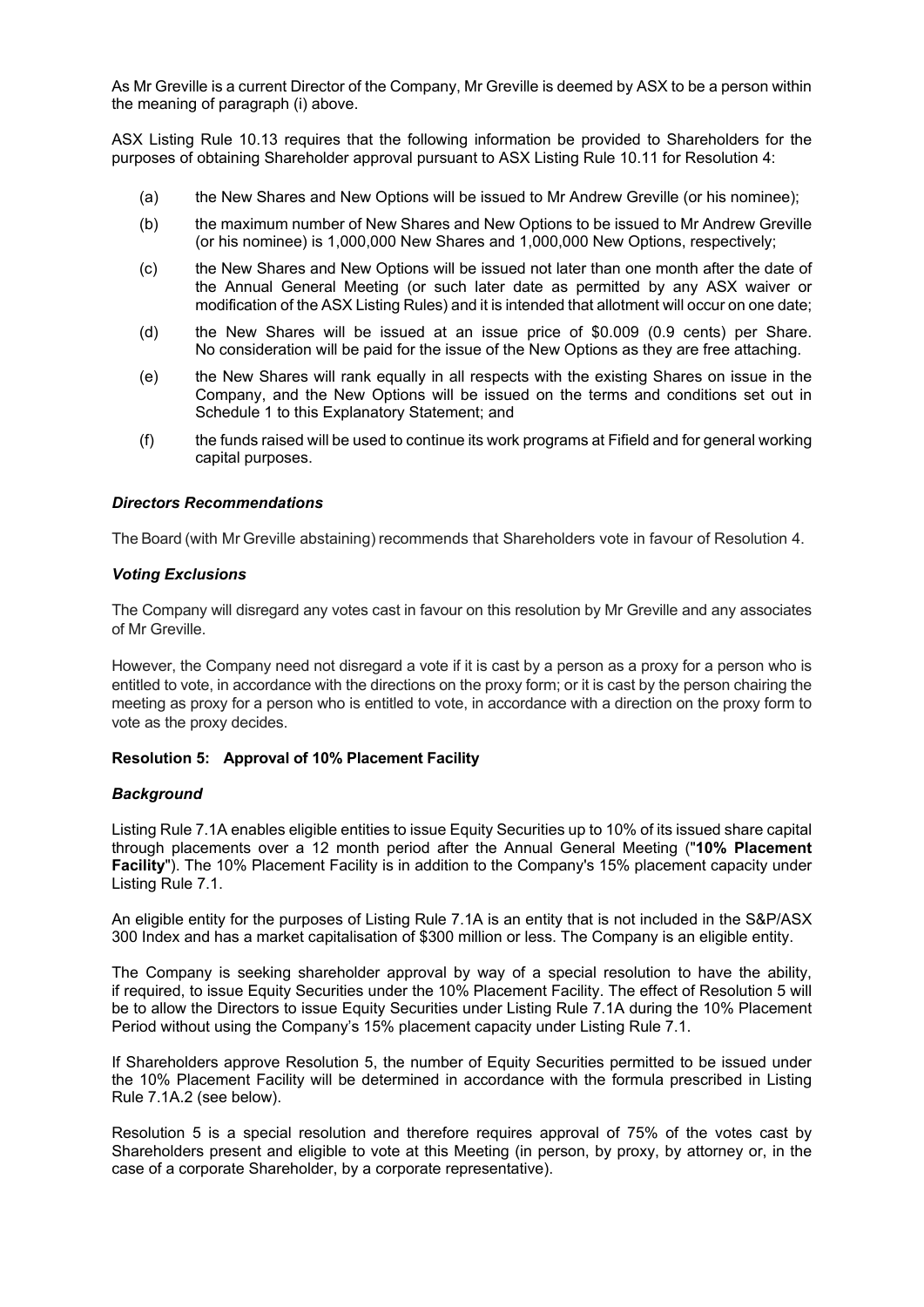#### **Description of Listing Rule 7.1A**

#### *(a) Shareholder approval*

The ability to issue Equity Securities under the 10% Placement Facility is subject to shareholder approval by way of a special resolution at an Annual General Meeting. This means it requires approval of 75% of the votes cast by shareholders present and eligible to vote (in person, by proxy, by attorney or, in the case of a corporate shareholder, by a corporate representative).

#### *(b) Equity Securities*

Any Equity Securities issued under the 10% Placement Facility must be in the same class as an existing quoted class of Equity Securities of the Company.

The Company, as at the date of the Notice, has on issue two classes of Equity Securities, Fully Paid Ordinary Shares and Unquoted Options.

#### *(c) Formula for calculating 10% Placement Facility*

Listing Rule 7.1A.2 provides that eligible entities which have obtained shareholder approval at an Annual General Meeting may issue or agree to issue, during the 12 month period after the date of the Annual General Meeting, a number of Equity Securities calculated in accordance with the following formula:

#### **(A x D)–E**

- **A** is the number of shares on issue 12 months before the date of issue or agreement:
	- (A) plus the number of fully paid shares issued in the 12 months under an exception in Listing Rule 7.2;
	- (B) plus the number of partly paid shares that became fully paid in the 12 months;
	- (C) plus the number of fully paid shares issued in the 12 months with approval of holders of shares under Listing Rules 7.1 and 7.4. This does not include an issue of fully paid shares under the entity's 15% placement capacity without shareholder approval;
	- (D) less the number of fully paid shares cancelled in the 12 months.

Note that A has the same meaning in Listing Rule 7.1 when calculating an entity's 15% placement capacity.

- **D** is 10%
- **E** is the number of Equity Securities issued or agreed to be issued under Listing Rule 7.1A.2 in the 12 months before the date of the issue or agreement to issue that are not issued with the approval of shareholders under Listing Rule 7.1 or 7.4.
- *(d) Listing Rule 7.1 and Listing Rule 7.1A*

The ability of an entity to issue Equity Securities under Listing Rule 7.1A is in addition to the entity's 15% placement capacity under Listing Rule 7.1.

The actual number of Equity Securities that the Company will have capacity to issue under Listing Rule 7.1A will be calculated at the date of issue of the Equity Securities in accordance with the formula prescribed in Listing Rule 7.1A.2

#### *(e) Minimum Issue Price*

The issue price of Equity Securities issued under Listing Rule 7.1A must be not less than 75% of the VWAP of Equity Securities in the same class calculated over the 15 trading days immediately before:

- (i) the date on which the price at which the Equity Securities are to be issued is agreed; or
- (ii) if the Equity Securities are not issued within 5 trading days of the date in paragraph (i) above, the date on which the Equity Securities are issued.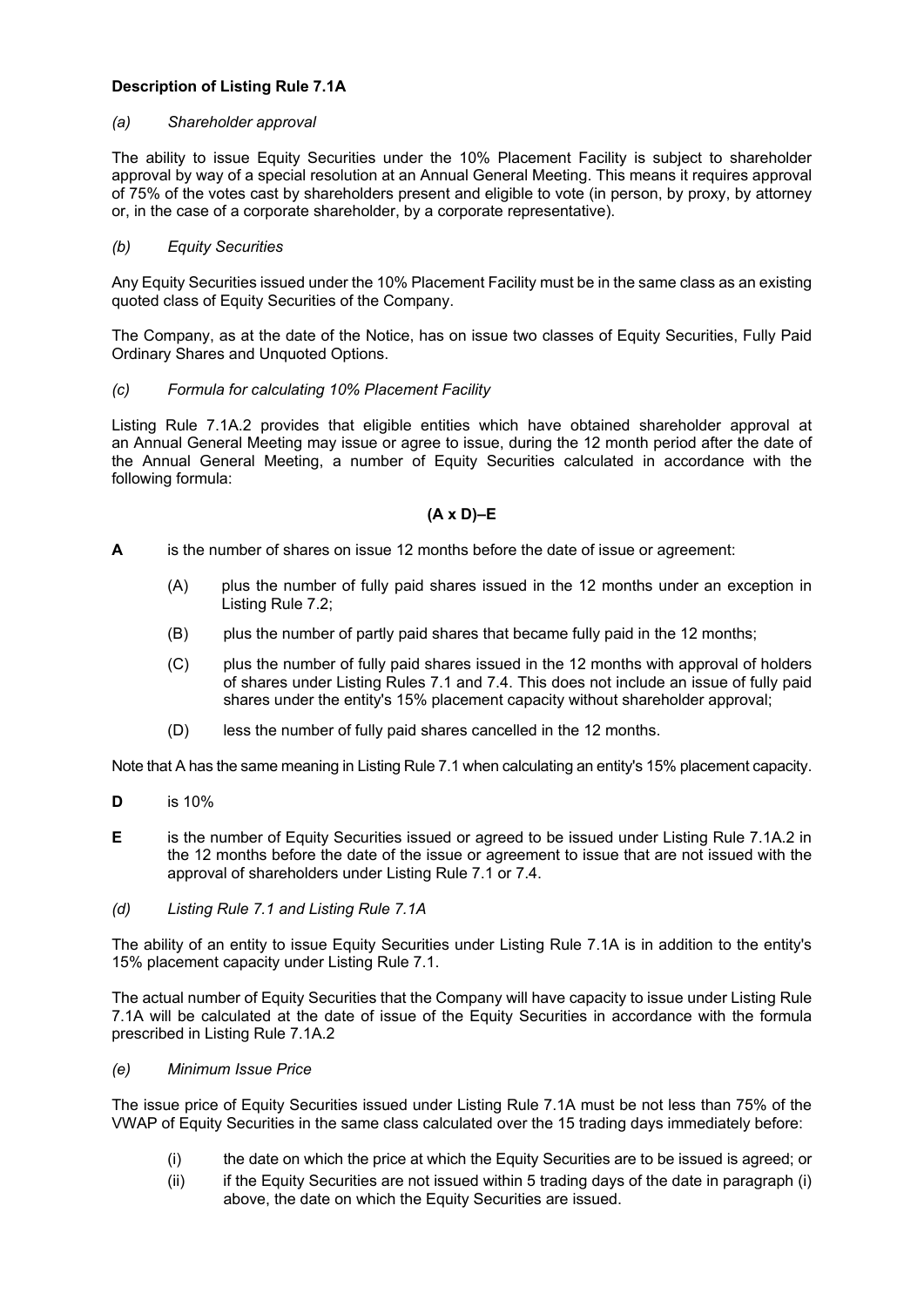#### *(f) 10% Placement Period*

Shareholder approval of the 10% Placement Facility under Listing Rule 7.1A is valid from the date of the Annual General Meeting at which the approval is obtained and expires on the earlier to occur of:

- (i) the date that is 12 months after the date of the Annual General Meeting at which the approval is obtained; or
- (ii) the date of the approval by shareholders of a transaction under Listing Rules 11.1.2 (a significant change to the nature or scale of activities) or 11.2 (disposal of main undertaking),

#### (**10% Placement Period**).

#### **Listing Rule 7.1A**

The effect of Resolution 5 will be to allow the Directors to issue the Equity Securities under Listing Rule 7.1A during the 10% Placement Period without using the Company's 15% placement capacity under Listing Rule 7.1.

Resolution 5 is a special resolution and therefore requires approval of 75% of the votes cast by Shareholders present and eligible to vote (in person, by proxy, by attorney or, in the case of a corporate Shareholder, by a corporate representative).

#### **Specific information required by Listing Rule 7.3A**

Pursuant to and in accordance with Listing Rule 7.3A, information is provided in relation to the approval of the 10% Placement Facility as follows:

- (a) The Equity Securities will be issued at an issue price of not less than 75% of the VWAP for the Company's Equity Securities over the 15 trading days immediately before:
	- (i) the date on which the price at which the Equity Securities are to be issued is agreed; or
	- (ii) if the Equity Securities are not issued within 5 trading days of the date in paragraph (i) above, the date on which the Equity Securities are issued.
- (b) If Resolution 5 is approved by Shareholders and the Company issues Equity Securities under the 10% Placement Facility, the existing Shareholders' voting power in the Company will be diluted as shown in the below table. Shareholders may be exposed to economic risk and voting dilution, including the following:
	- (i) the market price for the Company's Equity Securities may be significantly lower on the date of the issue of the Equity Securities than on the date of the Annual General Meeting; and
	- (ii) the Equity Securities may be issued at a price that is at a discount to the market price for the Company's Equity Securities on the issue date.

which may have an effect on the amount of funds raised by the issue of the Equity Securities.

The below table shows the dilution of existing Shareholders on the basis of the market price of Shares as at 9 October 2018 (**Current Share Price**) and the current number of ordinary securities for variable "A" calculated in accordance with the formula in Listing Rule 7.1A(2) as at the date of this Notice.

The table also shows:

- two examples where variable "A" has increased, by 50% and 100%. Variable "A" is based on the number of ordinary securities the Company has on issue. The number of ordinary securities on issue may increase as a result of issues of ordinary securities that do not require Shareholder approval (for example, a pro rata entitlements issue or scrip issued under a takeover offer) or future specific placements under Listing Rule 7.1 that are approved at a future Shareholders' meeting; and
- two examples of where the issue price of ordinary securities has decreased by 50% and increased by 100% as against the current market price.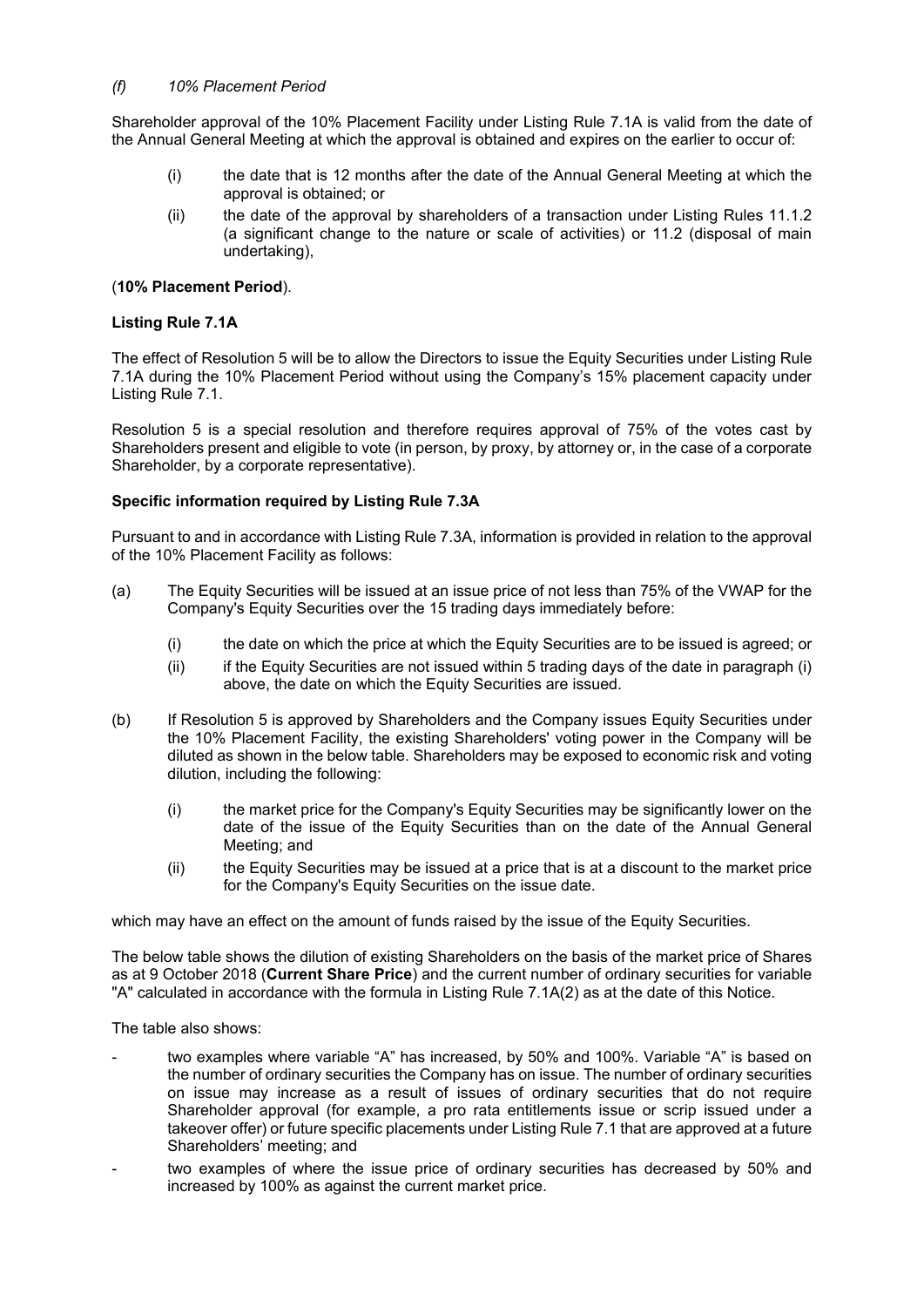|                                                                      |                                  | <b>Dilution</b>                                  |                               |                                                   |
|----------------------------------------------------------------------|----------------------------------|--------------------------------------------------|-------------------------------|---------------------------------------------------|
| Variable 'A' in Listing<br><b>Rule 7.1A.2</b>                        |                                  | \$0.004<br>50% decrease in<br><b>Issue Price</b> | \$0.008<br><b>Issue Price</b> | \$0.016<br>100% increase in<br><b>Issue Price</b> |
| <b>Current Variable A</b><br>943,477,555 Shares                      | 10%<br>Voting<br><b>Dilution</b> | 94, 347, 756<br><b>Shares</b>                    | 94, 347, 756<br>Shares        | 94, 347, 756<br><b>Shares</b>                     |
|                                                                      | <b>Funds</b><br>raised           | \$377,391                                        | \$754,782                     | \$1,509,564                                       |
| 50% increase in current<br>Variable A 1,415,216,333<br><b>Shares</b> | 10%<br>Voting<br><b>Dilution</b> | 141,521,633<br><b>Shares</b>                     | 141,521,633<br><b>Shares</b>  | 141,521,633<br><b>Shares</b>                      |
|                                                                      | <b>Funds</b><br>raised           | \$566,087                                        | \$1,132,173                   | \$2,264,346                                       |
| 100% increase in current<br>Variable A<br>1,886,955,110 Shares       | 10%<br>Voting<br><b>Dilution</b> | 188,695,511<br><b>Shares</b>                     | 188,695,511<br><b>Shares</b>  | 188,695,511<br><b>Shares</b>                      |
|                                                                      | <b>Funds</b><br>raised           | \$754,782                                        | \$1,509,564                   | \$3,019,128                                       |

The table has been prepared on the following assumptions:

- The Company issues the maximum number of Equity Securities available under the 10% Placement Facility.
- No Options (including any Options issued under the 10% Placement Facility) are exercised into Shares before the date of the issue of the Equity Securities;
- The 10% voting dilution reflects the aggregate percentage dilution against the issued share capital at the time of issue. This is why the voting dilution is shown in each example as 10%.
- The table does not show an example of dilution that may be caused to a particular Shareholder by reason of placements under the 10% Placement Facility, based on that Shareholder's holding at the date of the Annual General Meeting.
- The table shows only the effect of issues of Equity Securities under Listing Rule 7.1A, not under the 15% placement capacity under Listing Rule 7.1.
- The issue of Equity Securities under the 10% Placement Facility consists only of Shares. If the issue of Equity Securities includes Options, it is assumed that those Options are exercised into Shares for the purpose of calculating the voting dilution effect on existing Shareholders.
- The Current Share Price is **\$0.008** (0.8 cents), being the closing price of the Shares on ASX on **9 October 2018**.
- (c) The Company will only issue and allot the Equity Securities during the 10% Placement Period. The approval under Resolution 5 for the issue of the Equity Securities will cease to be valid in the event that Shareholders approve a transaction under Listing Rule 11.1.2 (a significant change to the nature or scale of activities or Listing Rule 11.2 (disposal of main undertaking).
- (d) The Company may seek to issue the Equity Securities for the following purposes:
	- (i) non-cash consideration for the acquisition of the new assets and investments. In such circumstances the Company will provide a valuation of the non-cash consideration as required by Listing Rule 7.1A.3; or
	- (ii) cash consideration. In such circumstances, the Company intends to use the funds raised towards an acquisition of new assets or investments (including expense associated with such acquisition), continued expenditure on the Company's current business and/or general working capital.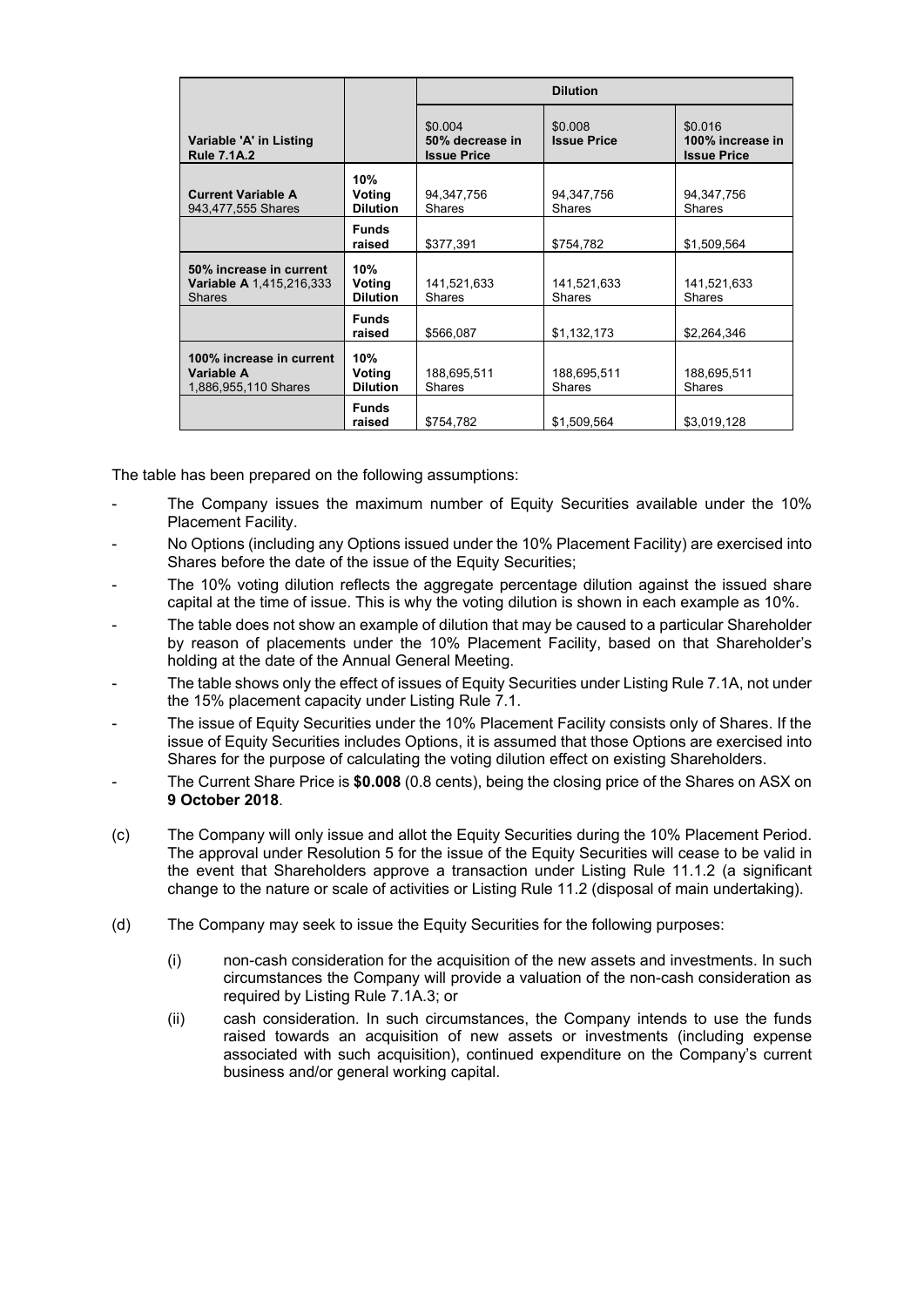(e) The Company will comply with the disclosure obligations under Listing Rules 7.1A(4) and 3.10.5A upon issue of any Equity Securities.

The Company's allocation policy is dependent on the prevailing market conditions at the time of any proposed issue pursuant to the 10% Placement Facility. The identity of the allottees of Equity Securities will be determined on a case-by-case basis having regard to the factors including but not limited to the following:

- (i) the methods of raising funds that are available to the Company, including but not limited to, rights issue or other issue in which existing security holders can participate;
- (ii) the effect of the issue of the Equity Securities on the control of the Company;
- (iii) the financial situation and solvency of the Company; and
- (iv) advice from corporate, financial and broking advisers (if applicable).

The allottees under the 10% Placement Facility have not been determined as at the date of this Notice but may include existing substantial Shareholders and/or new Shareholders who are not related parties or associates of a related party of the Company.

Further, if the Company is successful in acquiring new businesses, assets or investments, it is likely that the allottees under the 10% Placement Facility will be the vendors of the new businesses, assets or investments.

(f) A voting exclusion statement is included in the Notice. At the date of this Notice, the Company has not approached any particular existing Shareholder or security holder or an identifiable class of existing security holder to participate in the issue of the Equity Securities. No existing Shareholder's votes will therefore be excluded under the voting exclusion in this Notice.

#### *Additional Disclosure under Listing Rule 7.3A*

#### **Information under Listing Rule 7.3A.6(a):**

The table below shows the total number of equity securities issued in the past 12 months preceding the date of the Annual General Meeting and the percentages those issues represent of the total number of equity securities on issue at the commencement of the 12 month period.

| Number of equity securities on issue at commencement of<br>12 month period                                               | 945,777,555* |
|--------------------------------------------------------------------------------------------------------------------------|--------------|
| Equity securities issued in the prior 12 month period*                                                                   |              |
| Percentage of share issues represent of total number of equity<br>securities on issue at commencement of 12 month period | 0.00%        |

*\*The equity securities noted above, comprise 943,477,555 fully paid ordinary shares and 2,300,000 unlisted options.* 

#### *Board Recommendation*

The Board believes that Resolution 5 is in the best interests of the Company and unanimously recommends that shareholders vote in favour of this Resolution.

#### *Voting Exclusions*

The Company will disregard any votes cast in favour of Resolution 5 by any person who is expected to participate in the proposed issue or any person who will obtain a material benefit as a result of the proposed issue, except a benefit solely in the capacity of a holder of ordinary shares, and any associate of such person.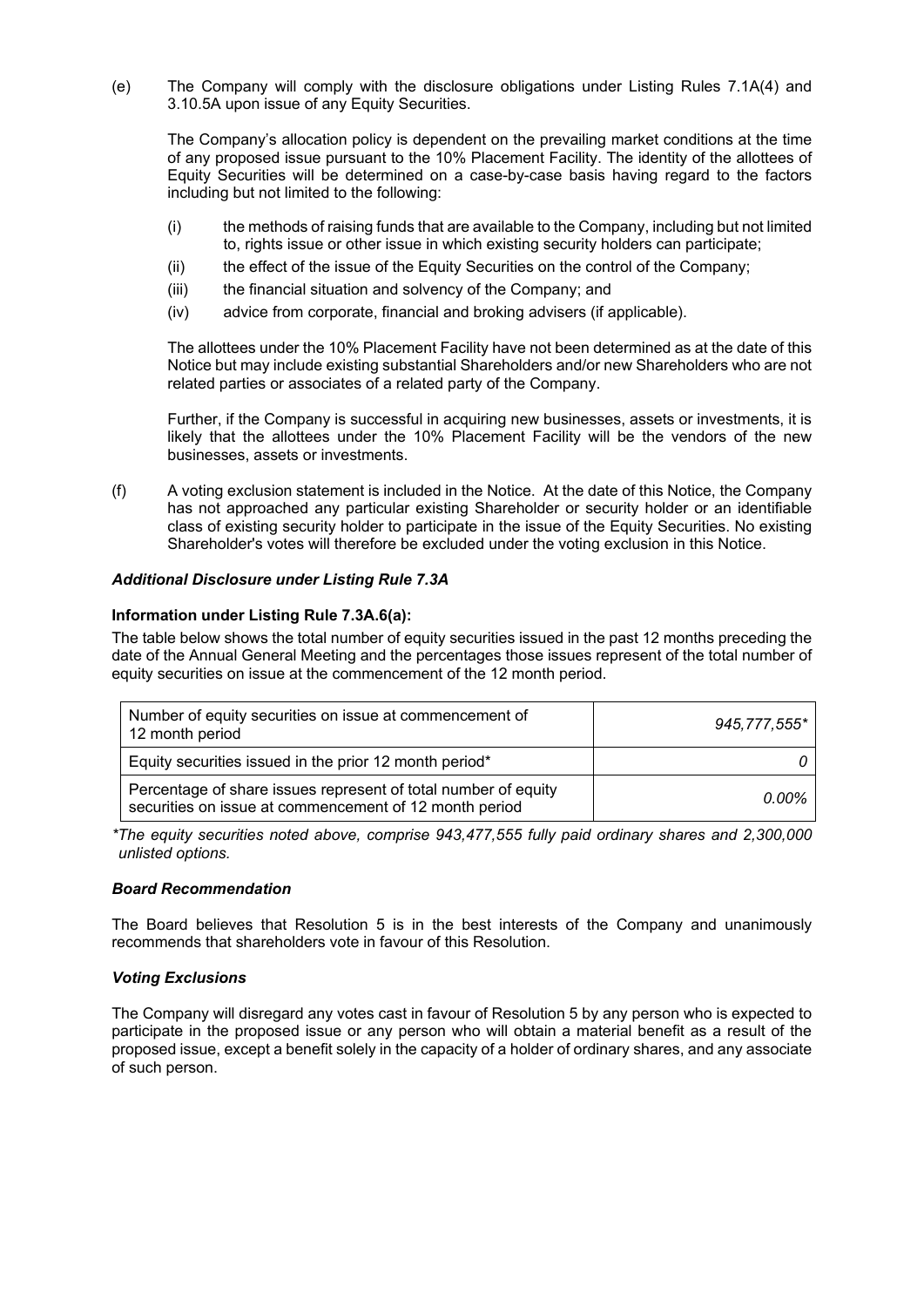# **GLOSSARY**

The following terms have the following meanings in this Explanatory Statement:

"**\$**" means Australian Dollars;

"**10% Placement Facility**" has the meaning as defined in the Explanatory Statement for Resolution 5;

"**10% Placement Period**" has the meaning as defined in the Explanatory Statement for Resolution 5;

"**Annual Report**" means the Directors' Report, the Financial Report, and Auditor's Report, in respect to the year ended 30 June 2018;

"**ASX**" means ASX Limited ABN 98 008 624 691 or the Australian Securities Exchange, as the context requires;

"**Auditor's Report**" means the auditor's report on the Financial Report;

"**AEDST**" means Australian Eastern Daylight Standard Time.

"**Board**" means the Directors acting as the board of Directors of the Company or a committee appointed by such board of Directors;

"**Chairman**" means the person appointed to chair the Meeting of the Company convened by the Notice;

"**Closely Related Party**" means:

- (a) a spouse or child of the member; or
- (b) has the meaning given in section 9 of the Corporations Act.

"**Company**" means Rimfire Pacific Mining NL ABN 59 006 911 744;

"**Constitution**" means the constitution of the Company as at the date of the Meeting;

"**Corporations Act**" means the Corporations Act 2001 (Cth);

"**Director**" means a Director of the Company;

"**Directors Report**" means the annual directors' report prepared under Chapter 2M of the Corporations Act for the Company and its controlled entities;

"**Equity Security**" has the same meaning as in the Listing Rules;

"**Explanatory Statement**" means the explanatory statement which forms part of the Notice;

"**Financial Report**" means the annual financial report prepared under Chapter 2M of the Corporations Act for the Company and its controlled entities;

"**Key Management Personnel**" means persons having authority and responsibility for planning, directing and controlling the activities of the Company, directly or indirectly, including any Director (whether executive or otherwise) of the Company;

"**Listing Rules**" means the Listing Rules of the ASX;

"**Meeting**" has the meaning given in the introductory paragraph of the Notice;

"**Notice**" means this Notice of Meeting including the Explanatory Statement;

"**New Options**" means an option to acquire a Share exercisable at 2.2 cents on or before 1st May 2020 to be issued under the Rights Issue Prospectus lodged on 4 October 2018;

"**New Shares**" means a fully paid ordinary share in the capital of the Company to be issued under the Rights Issue Prospectus lodged on 4 October 2018;

"**Official Quotation**" means Official Quotation on the ASX;

"**Option Expiry Date**" means 5:00pm AEDT on 1st May 2020;

"**Proxy Form**" means the proxy form attached to the Notice;

"**Remuneration Report**" means the remuneration report which forms part of the Directors' Report of the Company for the financial year ended 30 June 2018 and which is set out in the 2018 Annual Report.

"**Resolution**" means a resolution referred to in the Notice;

"**Section**" means a section of the Explanatory Statement;

"**Share**" means a fully paid ordinary share in the capital of the Company;

"**Shareholder**" means shareholder of the Company;

"**Share Registry**" means Computershare Investor Services Pty Limited (ABN 48 078 279 277);

"**VWAP**" means volume weighted average price.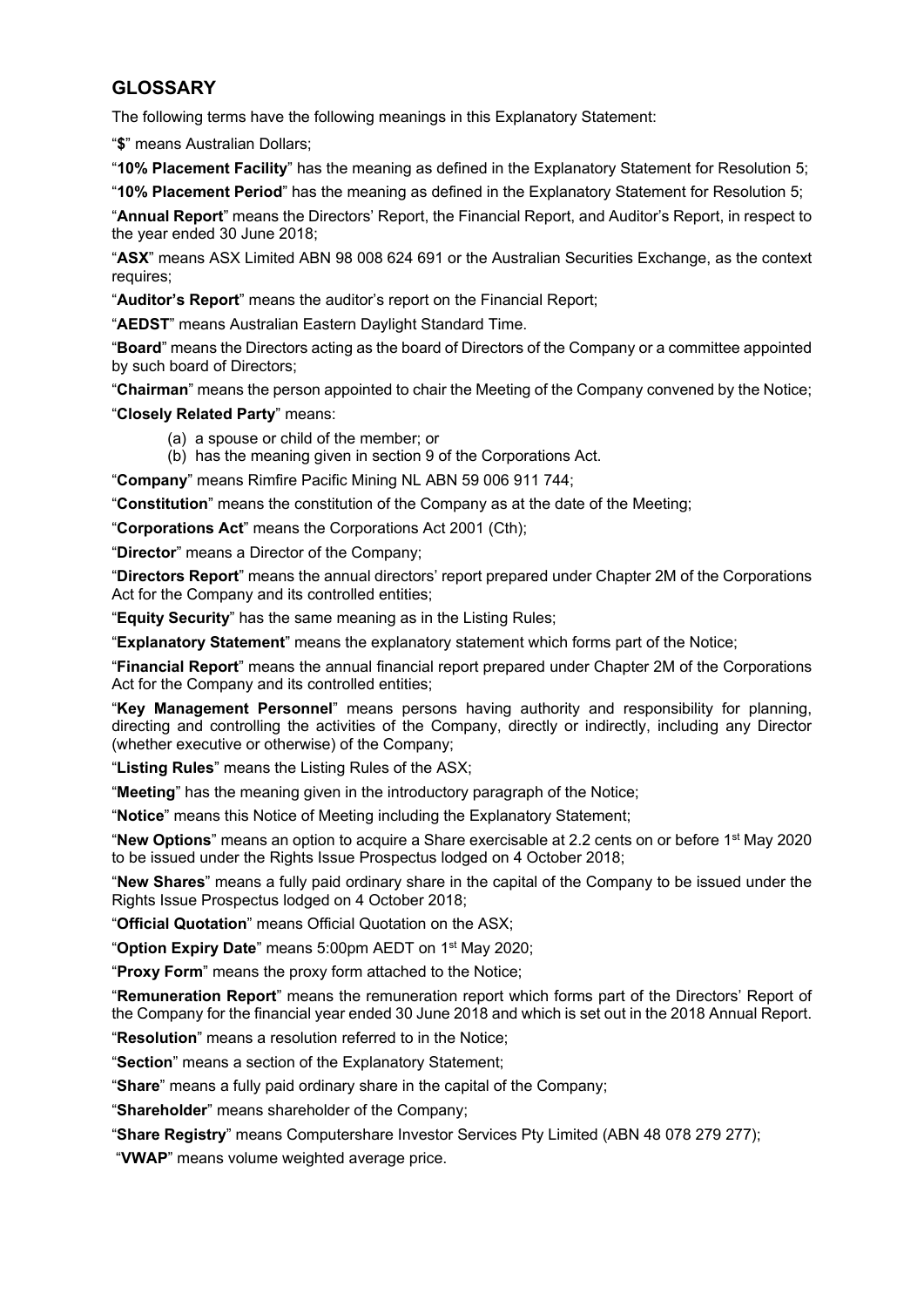# **SCHEDULE 1**

The terms and conditions of the New Options are as follows:

- i) the New Options will be exercisable at any time prior to 5:00pm AEDT on  $1<sup>st</sup>$  May 2020 New Options not exercised on or before the Option Expiry Date will automatically lapse;
- ii) each New Option entitles the holder to subscribe for one Share upon payment of 2.2 cents per New Option;
- iii) the New Options may be exercisable wholly or in part by completing an application form for Shares delivered to the Company's Share Registry, accompanied by payment of 2.2 cents per New Option, and received by it any time prior to the Option Expiry Date;
- iv) the Company will in accordance with Listing Rule 2.8, make application to have the New Options listed for Official Quotation;
- v) shares issued on the exercise of the New Options will rank pari-passu with the then existing issued ordinary shares;
- vi) the Company will in accordance with Listing Rule 2.8, make application to have Shares allotted pursuant to an exercise of New Options listed for Official Quotation;
- vii) there will be no participating entitlements inherent in the New Options to participate in new issues of capital which may be offered to Shareholders during the currency of the New Options. Prior to any new pro rata issue of securities to Shareholders, holders of New Options will be notified by the Company and will be afforded 7 Business Days before the record date (to determine entitlements to the issue), to exercise New Options;
- viii) in the event the Company proceeds with a pro rata issue (except a bonus issue) of Shares to the holders of Shares after the date of issue of the New Options, the exercise price of the New Options will be adjusted in accordance with the formula set out in Listing Rule 6.22.2;
- ix) in the event of any re-organisation (including reconstructions, consolidations, subdivision, reduction of capital) of the issued capital of the Company, the New Options will be re-organised as required by the Listing Rules, but in all other respects the terms of exercise will remain unchanged; and

the New Options will not give any right to participate in dividends until Shares are allotted pursuant to the exercise of the relevant New Options.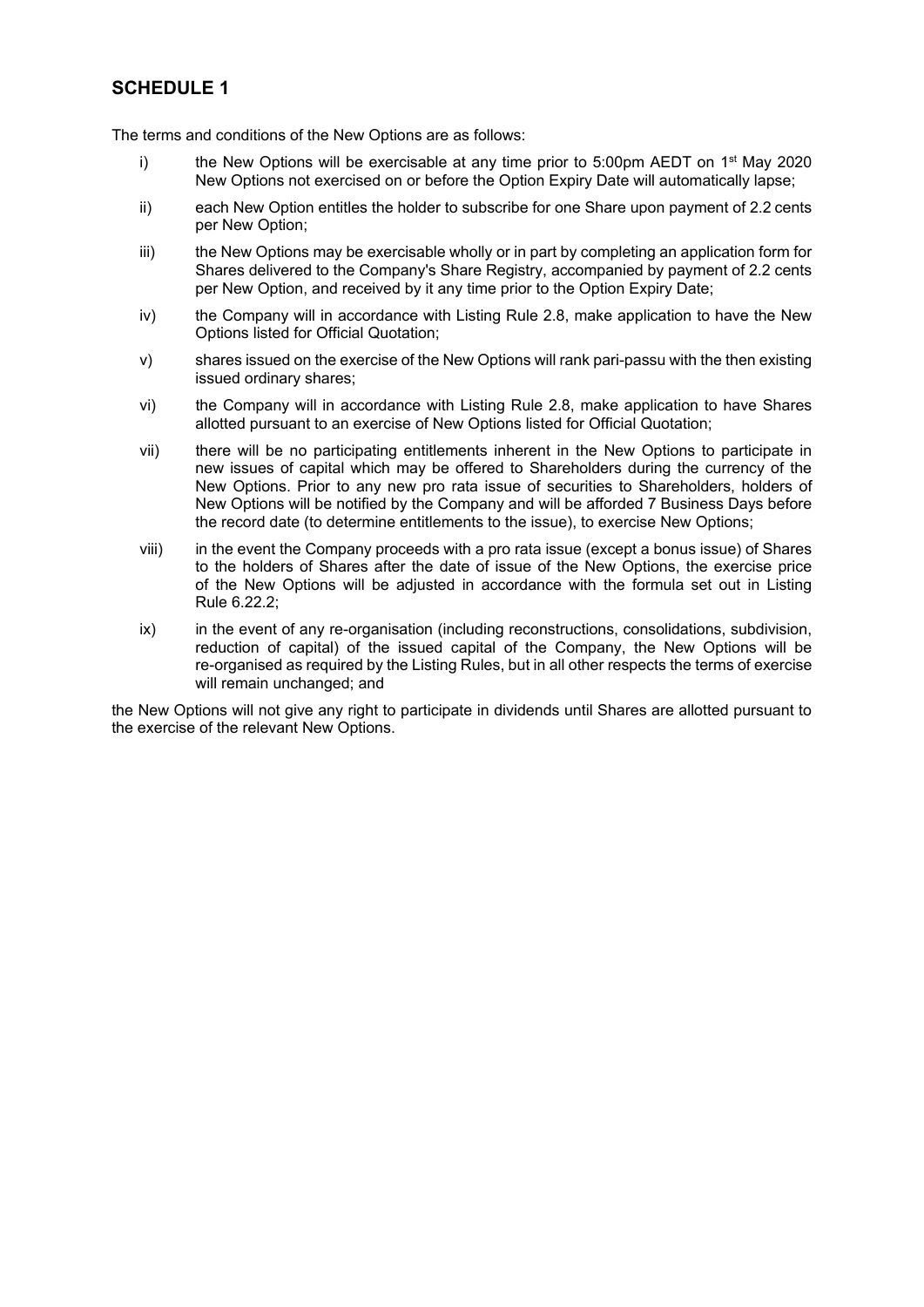

*rimfire pacific mining nl* abn 59 006 911 744

## **Lodge your vote:**

**Online:** www.investorvote.com.au  $\boxed{\Box}$ 

**By Mail:**

Computershare Investor Services Pty Limited GPO Box 242 Melbourne Victoria 3001 Australia

Alternatively you can fax your form to (within Australia) 1800 783 447 (outside Australia) +61 3 9473 2555

For Intermediary Online subscribers only (custodians) www.intermediaryonline.com

**For all enquiries call:** (within Australia) 1300 850 505 (outside Australia) +61 3 9415 4000

# **Proxy Form**



# **Vote and view the annual report online**

Go to www.investorvote.com.au **or** scan the QR Code with your mobile device. Follow the instructions on the secure website to vote. •

# **Your access information that you will need to vote:**

#### **Control Number: 132217**

#### **SRN/HIN:**

PLEASE NOTE: For security reasons it is important that you keep your SRN/HIN confidential.

### **For your vote to be effective it must be received by 10:00am (AEDT) on Tuesday, 13 November 2018**

# **How to Vote on Items of Business**

All your securities will be voted in accordance with your directions.

#### **Appointment of Proxy**

**Voting 100% of your holding:** Direct your proxy how to vote by marking one of the boxes opposite each item of business. If you do not mark a box your proxy may vote or abstain as they choose (to the extent permitted by law). If you mark more than one box on an item your vote will be invalid on that item.

**Voting a portion of your holding:** Indicate a portion of your voting rights by inserting the percentage or number of securities you wish to vote in the For, Against or Abstain box or boxes. The sum of the votes cast must not exceed your voting entitlement or 100%.

**Appointing a second proxy:** You are entitled to appoint up to two proxies to attend the meeting and vote on a poll. If you appoint two proxies you must specify the percentage of votes or number of securities for each proxy, otherwise each proxy may exercise half of the votes. When appointing a second proxy write both names and the percentage of votes or number of securities for each in Step 1 overleaf.

**A proxy need not be a securityholder of the Company.**

# **Signing Instructions for Postal Forms**

**Individual:** Where the holding is in one name, the securityholder must sign.

**Joint Holding:** Where the holding is in more than one name, all of the securityholders should sign.

**Power of Attorney:** If you have not already lodged the Power of Attorney with the registry, please attach a certified photocopy of the Power of Attorney to this form when you return it.

**Companies:** Where the company has a Sole Director who is also the Sole Company Secretary, this form must be signed by that person. If the company (pursuant to section 204A of the Corporations Act 2001) does not have a Company Secretary, a Sole Director can also sign alone. Otherwise this form must be signed by a Director jointly with either another Director or a Company Secretary. Please sign in the appropriate place to indicate the office held. Delete titles as applicable.

## **Attending the Meeting**

Bring this form to assist registration. If a representative of a corporate securityholder or proxy is to attend the meeting you will need to provide the appropriate "Certificate of Appointment of Corporate Representative" prior to admission. A form of the certificate may be obtained from Computershare or online at www.investorcentre.com under the help tab, "Printable Forms".

**Comments & Questions:** If you have any comments or questions for the company, please write them on a separate sheet of paper and return with this form.

*GO ONLINE TO VOTE, or turn over to complete the form*